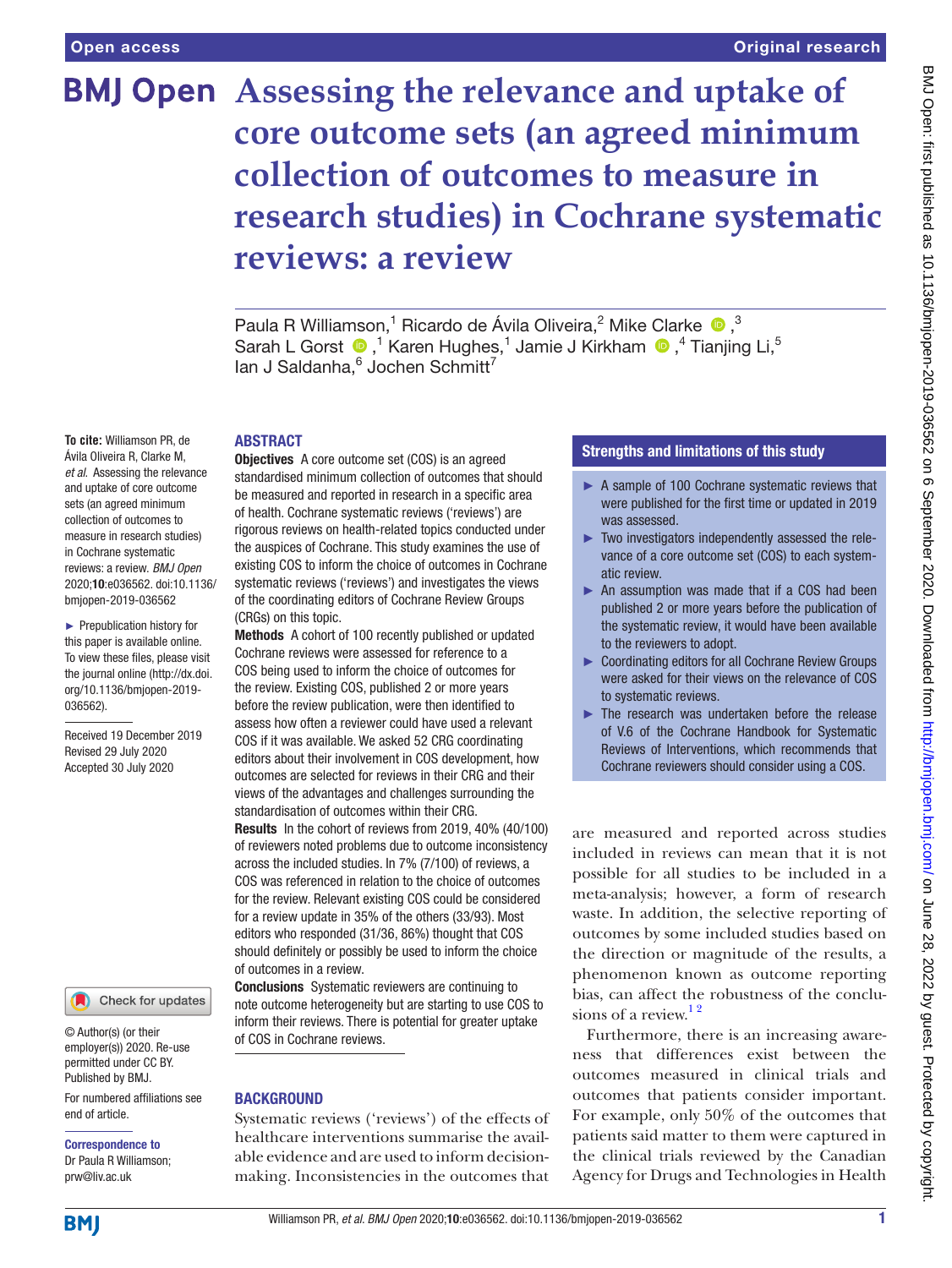Common Drug Review.<sup>[3](#page-6-1)</sup> Such problems also contribute to research waste.<sup>[4](#page-6-2)</sup>

One solution to these problems with the choice of outcomes is for clinical trialists in a particular topic area to measure and report, at a minimum, a core outcome set (COS), which would then be used in reviews addressing that same topic area. A COS is an agreed standardised collection of outcomes that should be measured and reported in a specific area of health. It does not preclude the inclusion of additional outcomes, but represents the minimum for all research studies in the topic area. The scope of a COS refers to the specific area of health or healthcare of interest to which the COS is to be applied, defined in terms of the health condition, population and healthcare interventions covered. Thus, within a particular topic area there may be multiple COSs, depending on whether a COS is developed for different populations, for example adults versus children, or localised versus advanced disease. A COS may be developed to apply to any intervention for that condition, or it may be for specific types, for example surgery.

Minimum standards have been established for devel-oping COS.<sup>[5](#page-6-3)</sup> According to these standards, as a minimum, the stakeholders who should be involved in developing a COS should be those with lived experience of the condition, health professionals caring for those with lived expe-rience and those undertaking research in the condition.<sup>[5](#page-6-3)</sup>

The benefits of widespread adoption of a COS are to increase outcome consistency across trials, resulting in a major reduction in selective reporting and maximising the potential for a trial to contribute to meta-analyses of these key outcomes.<sup>[6](#page-6-4)</sup> Of crucial importance is that, given the expectations of relevant stakeholder involvement, the use of a COS should mean trialists are much more likely to measure appropriate outcomes that are relevant to patients.

An additional issue in the choice of outcomes for a systematic review relates to clinical trialists and systematic reviewers sometimes being interested in different types of outcomes.[7 8](#page-6-5) Clarke and Williamson have argued for greater involvement of systematic reviewers in the development and implementation of  $COS<sup>1</sup>$  $COS<sup>1</sup>$  $COS<sup>1</sup>$ , suggesting this might help with planning of reviews and ensuring that reviews identify data for outcomes of interest.

Cochrane reviews are rigorous systematic reviews conducted under the auspices of Cochrane, a global and independent volunteer organisation with the primary goal of conducting evidence syntheses in health. Cochrane is organised operationally into Cochrane Review Groups (CRGs), comprised of an editorial team, information specialists,and authors responsible for reviews within distinct clinical and public health areas. For specific reviews, decisions need to be made regarding outcomes that will be included in the review as well as the subset of key outcomes that will be prioritised for inclusion in the summary of findings (SoF) tables. SoF tables are intended to provide consumers of the review with the key findings of the review.

BMJ Open: first published as 10.1136/bmjopen-2019-036562 on 6 September 2020. Downloaded from http://bmjopen.bmj.com/ on June 28, 2022 by guest. Protected by copyright BMJ Open: first published as 10.1136/bmjopen-2019-030-2002 be September 2020. Downloaded from <http://bmjopen.bmj.com/> on June 28, 2022 by guest. Protected by copyright.

Each CRG is led by a coordinating editor who oversees the production and maintenance of Cochrane reviews. In a 2012 survey of CRG coordinating editors (hereafter 'editors'), the majority (33/45, 73%) thought that COS should routinely be used in the SoF tables. $9^{\degree}$  $9^{\degree}$ At that time, a third of the editors  $(14/45, 31\%)$  reported personal involvement in the development of a COS.

The awareness and development of COS have substantially increased over recent years, with more than 100 new COS published between 2012 and 2019 and at least 200 more in development.<sup>10–16</sup> A series of guidelines have been published to improve the design and reporting of  $COS development.$ <sup>[17–20](#page-6-8)</sup> The relevance of COS to defining review questions and planning the review, as well as the inclusion of patient-centred outcomes within COS, is acknowledged in the 2019 version of the Cochrane Handbook for Systematic Reviews of Interventions, which states, 'where available, established sets of core outcomes should be used'.<sup>21</sup> One notable link between COS development and Cochrane is the work of the Cochrane Skin Group on the Cochrane Skin Core Outcome Set Initiative  $(CS-COUSIN).<sup>22 23</sup>$  $(CS-COUSIN).<sup>22 23</sup>$  $(CS-COUSIN).<sup>22 23</sup>$  The mission of this group is to standardise outcomes in dermatology clinical trials in order to make trial evidence more comparable and, thereby, to strengthen the quality, interpretability and ability of systematic reviews to facilitate evidence-based decisionmaking in dermatology.

In this paper, we examine current practices of Cochrane systematic reviewers in relation to the use of COS in choosing outcomes, and the current views of CRG editors regarding the adoption of COS in their CRGs.

# **METHODS**

#### Assessment of Cochrane reviews in relation to COS

Although a formal protocol was not developed for this study, the following approach was agreed among the research team in advance. We examined the first 100 new or updated Cochrane intervention reviews published in 2019 (dated 1 January to 8 March). We chose to restrict to reviews published in 2019 in order to determine contemporary practices regarding outcome choice in Cochrane reviews. The sample size was a pragmatic choice, to give a reasonable number of reviews that we could assess in a reasonable period of time.

We examined whether, in the completed version of the review, the review authors: (1) mentioned using a COS to choose outcomes for the review, even if all the outcomes in the COS may not have been used; (2) identified any problems with outcome inconsistency across the studies included in the review and (3) noted the need for development of a COS. We extracted information that may have been reported in any section of the completed review. One investigator (among IJS, JJK, KH, PRW, RdAO and TL) extracted information from each review and one investigator (between MC and IJS) verified the extracted information.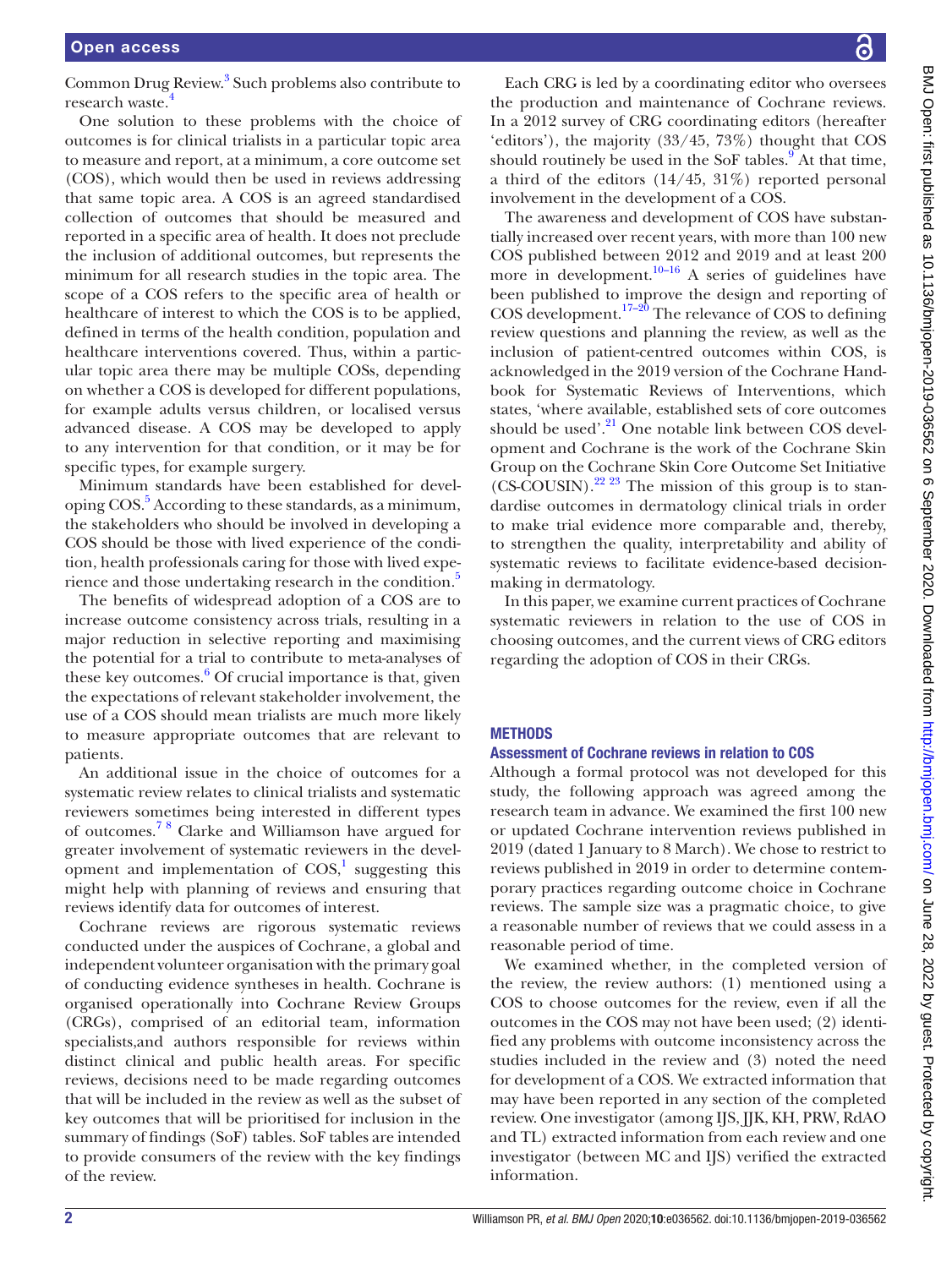For each review, we searched the Core Outcome Measures in Effectiveness Trials (COMET) Database (a regularly updated online repository of COS studies) to establish whether a COS with a relevant scope (even if not an exact match) had been published by 31 December 2016, such that it might have been available to inform outcome choice at the planning stage for reviews that were published more than 2 years later. For reviews where no such COS was found, the COMET Database was also searched for COS published since 1 January 2017, to determine whether a relevant COS may be available for consideration when the Cochrane review is updated. Two investigators (SLG and PRW) assessed the potential relevance of identified COS independently and then compared their assessments, following an approach used previously (data available on request).<sup>2</sup>

## Coordinating editors of CRGs

Consistent with the approach used in our 2012 survey, $7$  we emailed the editors of all 52 CRGs (as of 2019) requesting them to provide information on their involvement with COS development and their CRG policy with regards to outcome selection for reviews and prioritisation of outcomes for associated SoF tables. They were presented with a breakdown of the total number of completed and ongoing COS for research, with references, that were within the scope of their CRG [\(figure](#page-2-0) 1 summarises the number of COS by topic area).

This list of COS was compiled from the annual update of a review of COS studies conducted by the COMET initiative and was last updated in 2018.

Editors were also asked about their opinions on the standardisation of outcomes within their CRG, including what they thought were up to three main advantages and three main challenges of standardising outcomes across all reviews in a particular condition covered by their CRG. They were provided with the responses from the 2012 survey for their CRG and were asked to indicate whether those earlier responses remained the same or to identify any changes of opinion.

Expanding on our 2012 survey, we requested them to provide details of any examples where a COS had been considered to guide the choice of outcomes to include in a Cochrane review or a SoF table. Second, we described the aims of the CS-COUSIN initiative and asked editors for their views on the relevance and feasibility of establishing links between their CRG and an equivalent COS group.

Responses were collected between 26 February and 30 April 2019. Non-responders were contacted every 3 weeks during this period with reminders to participate.

#### Analysis

The data from the assessment of Cochrane reviews were analysed descriptively. The lists of advantages and challenges of COS suggested by editors was independently reviewed by two authors (JJK and PRW) and coded using the categories identified in the 2012 survey, allowing new categories to be added. Discrepancies in categorisation were resolved through discussion.

<span id="page-2-0"></span>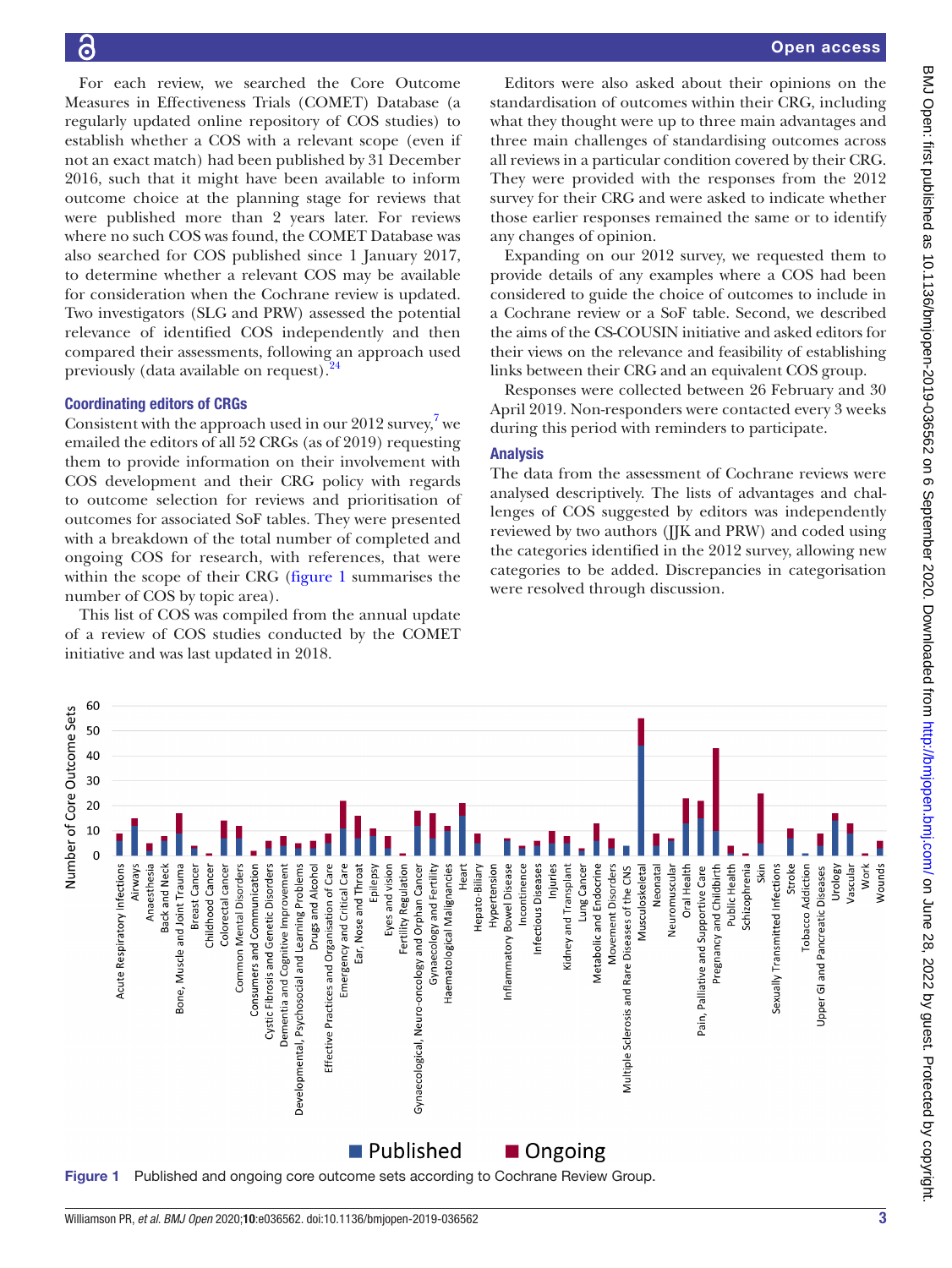## Patient and public involvement

Patients or the public were not involved in the design, conduct or reporting of this research.

## RESULTS

# Assessment of Cochrane reviews in relation to use of COS to inform outcome choice

The reviews assessed addressed a range of health conditions [\(table](#page-3-0) 1). Forty-one of the 52 current CRGs (79%) were represented. Forty reviews (40%) identified problems of inconsistency in outcomes in included studies; in five of these, the authors also explicitly noted the need for development of a COS.

Seven of 100 (7%) reviews mentioned (or cited) a COS in relation to choosing outcomes for the review. A further three reviews, while not mentioning a COS in relation to choosing outcomes for the review and not specifically recommending the use of a COS, made observations about existing COS. One review noted that several patient-important outcomes identified in an existing COS were absent from most of the review's included studies. One review acknowledged an existing COS, noting that the trials in the review continued to report inconsistent outcomes, and noted that further work was needed on how the outcome domains in the COS should be measured to facilitate future reviews. The third review recommended that researchers should adopt the definition of a particular outcome domain of interest to the review as provided in an existing COS.

For the 90 reviews not referring to a COS, a relevant COS was found to have been published in 2016 or earlier in 24 reviews. Thus, of 93 reviews not referencing a COS in relation to choosing outcomes for the review, in 27 (29%) cases, this could have been possible.

In summary, of the 100 reviews, a COS from 2016 or earlier was available for 34 reviews (34%). Of those 34 reviews, a COS was used in 7 reviews (21%). In a further six reviews, a relevant COS was published in 2017 or later. Thus, a relevant COS could be considered during the updating of at least 35% (33/93) of the reviews that have not already used a COS.

# Editors' views

Thirty-eight (73%) of the 52 CRG editors responded to our emails, although some did not provide a response to all questions. Two-thirds of the editors (23/35, 66%) had been involved in the development of a COS, 8 editors prior to the 2012 survey and 15 since then.

As of 23 April 2019, the COMET Database contained 323 published and 242 ongoing COS across all CRGs, ranging from 0 (hypertension and sexually transmitted infections) to 54 (musculoskeletal) ([figure](#page-2-0) 1). The total number of published and ongoing COS was slightly higher for CRGs whose editors responded in 2019 (median 9, IQR 5–16.5) compared with not (median 7, IQR 5–9).

Of 22 editors who responded in both 2012 and 2019, 64% noted in 2012 that COS should be used in SoF; this percentage rose to 91% in 2019.

<span id="page-3-0"></span>Table 1 Health conditions addressed in the 100 Cochrane reviews assessed in relation to use of COS

| <b>ICD-11</b><br>code | Disease area                                                          | N (%)   |
|-----------------------|-----------------------------------------------------------------------|---------|
| 12                    | Respiratory system                                                    | 11(11)  |
| 16                    | Genitourinary system                                                  | 11 (11) |
| $\overline{2}$        | Neoplasms                                                             | 9(9)    |
| 11                    | Circulatory system                                                    | 8(8)    |
| 1                     | Infectious or parasitic diseases                                      | 5(5)    |
| 8                     | Nervous system                                                        | 5(5)    |
| 13                    | Digestive system                                                      | 4(4)    |
| 15                    | Musculoskeletal system                                                | 4(4)    |
| 9                     | <b>Visual system</b>                                                  | 4(4)    |
| 14                    | Skin                                                                  | 3(3)    |
| 24                    | Factors influencing health status or<br>contact with health services  | 3(3)    |
| 4                     | Immune system                                                         | 2(2)    |
| 5                     | Endocrine, nutritional or metabolic<br>diseases                       | 2(2)    |
| 6                     | Mental, behavioural or<br>neurodevelopmental                          | 2(2)    |
| $\overline{7}$        | Sleep-wake disorders                                                  | 2(2)    |
| 17                    | Conditions related to sexual health                                   | 2(2)    |
| 3                     | Blood or blood-forming organs                                         | 1(1)    |
| 10                    | Ear or mastoid process                                                | 1(1)    |
| 19                    | Certain conditions originating in the<br>perinatal period             | 1(1)    |
| 21                    | Symptoms, signs or clinical findings,<br>not elsewhere classified     | 1(1)    |
| 22                    | Injury, poisoning or certain other<br>consequences of external causes | 1(1)    |
| 23                    | External causes of morbidity or<br>mortality                          | 1(1)    |
| <b>ICD-11</b><br>code | No specific Miscellaneous                                             | 17(17)  |

ICD-11, International Classification of Diseases 11th Revision.

# CRG outcome policies

Figures [2 and 3](#page-4-0) show the policies of CRGs for outcome selection for reviews [\(figure](#page-4-0) 2) and for SoF tables [\(figure](#page-4-1) 3); both show a reduction in a policy of authors' discretion since 2012, to 49% in 2019. Currently, 40% (14/35) of CRGs have a centralised policy for both review and SoF table outcome choice. Four editors (11%) indicated that outcome choice was now a negotiation between authors and the editorial team, with input from peer reviewers.

In 2019, half of the editors  $(18/36; 50\%)$  thought that COS should definitely be considered in the process of choosing outcomes for an SoF, while a further 13 (36%) editors thought that COS could possibly be used in some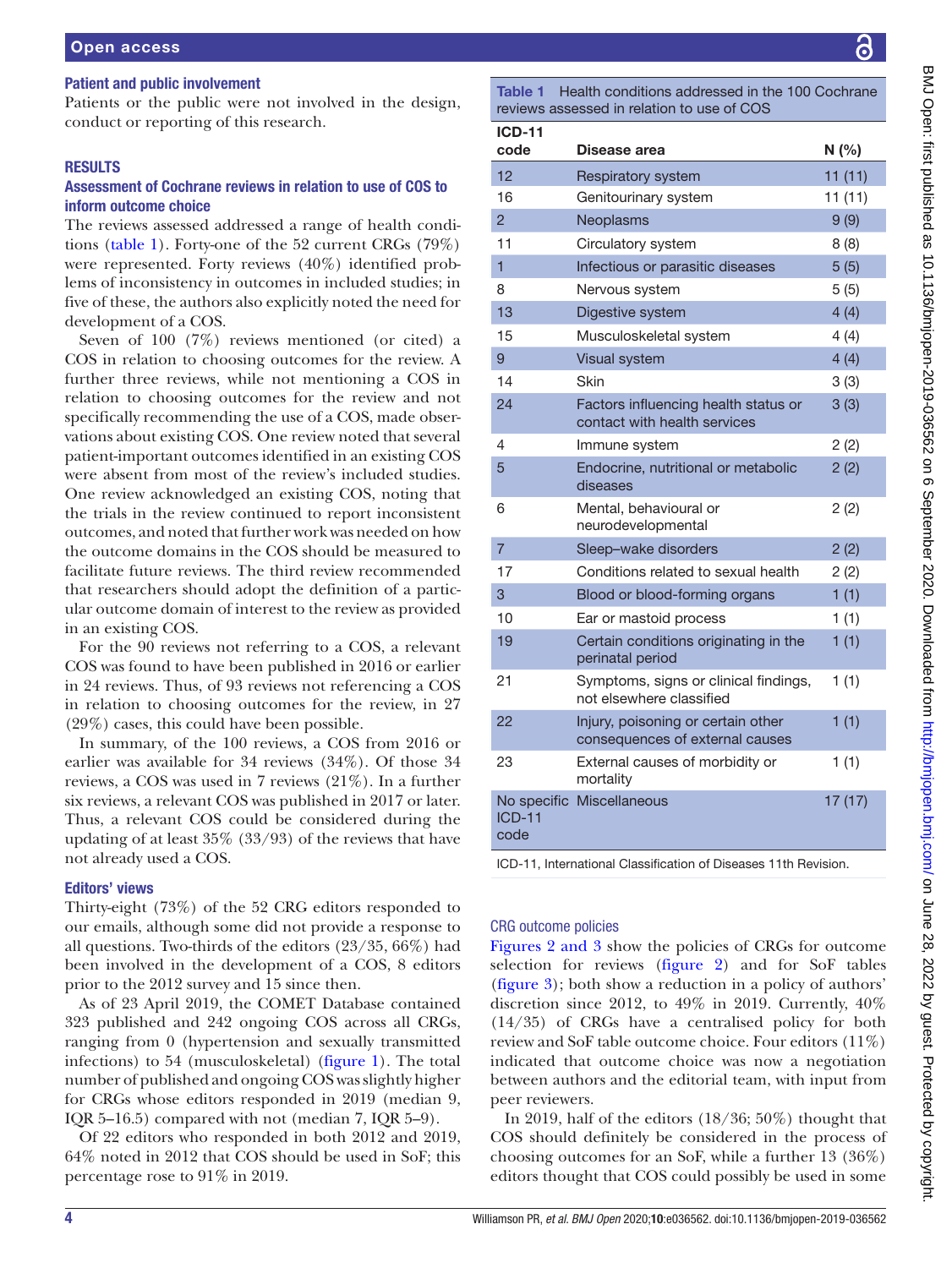



<span id="page-4-0"></span>Figure 2 CRG outcome choice policies. Denominators are (n=45) and (n=35) for 2012 and 2019, respectively. CRG, Cochrane Review Group.

circumstances if relevant to the specific review and if the COS was developed using a 'quality' consensus approach. Two (6%) editors thought that COS should not be used in the SoF tables because they can lead to the inclusion of unnecessary outcomes. One editor did not think that the inclusion of COS in SoF tables was relevant, because they did not think COS were used in their topic area. Two editors were unsure because they were aware that many COS contain more than the maximum of seven outcomes that Cochrane allows for SoF tables.

# Advantages and challenges of standardising outcomes in Cochrane reviews

For both the advantages and challenges associated with standardising outcomes across reviews ([table](#page-4-2) 2), the three most commonly listed were the same as in the 2012 survey. Just under half of the editors consider an advantage of using a COS to be that the outcomes are likely to be more appropriate.

One notable difference from 2012 was a shift from the most frequently listed challenge being COS development (55% in 2012, falling to third place on 22% in 2019) to deciding when a COS should be applied (in relation to the scope of the review and the scope of the COS) in 2019 (78%). One new challenge identified in 2019 by three editors (8%) was the perception that the use of a



<span id="page-4-1"></span>Figure 3 CRG SoF table choice policies. Denominators are (n=45) and (n=35) for 2012 and 2019, respectively. CRG, Cochrane Review Group; SoF, summary of findings.

<span id="page-4-2"></span>Table 2 Views of Cochrane editors on standardising outcomes across all reviews for a particular condition

| <b>Advantages</b>                                                                | 2012<br>n/40 (%*) | 2019<br>n/32 (%*)   |
|----------------------------------------------------------------------------------|-------------------|---------------------|
| Advantage for a systematic review/<br>meta-analysis                              | 39 (98)           | 27 (84)             |
| Improves interpretation/guidance                                                 | 19 (48)           | 7(22)               |
| Outcome likely to be more<br>appropriate                                         | 16 (40)           | 10(45)              |
| Advantage for the design of a new<br>study                                       | 13 (33)           | 5(16)               |
| Improves something about the<br>outcome itself (eg, simplifies the<br>reporting) | 6(15)             | 0(0)                |
| Reduces outcome reporting bias                                                   | 6(15)             | 1(3)                |
| Reduces resource requirement (eg,<br>time to review)                             | 1(3)              | 1(3)                |
| <b>Challenges</b>                                                                | 2012<br>n/42 (%*) | 2019<br>$n/36$ (%*) |
| Development of a COS                                                             | 23 (55)           | 8(22)               |
| Something about scope                                                            | 21 (50)           | 28 (78)             |
| How to persuade authors/trialists/<br>industry to implement                      | 20 (48)           | 14 (39)             |
| 'How' to measure once the 'what'<br>has been decided                             | 11 (26)           | 3(8)                |
| Important outcomes not currently<br>being measured                               | 2(5)              | 1(3)                |
| Resource to develop                                                              | 2(5)              | 3(8)                |
| <b>Updating process</b>                                                          | 2(5)              | 2(6)                |
| Conflict of interest                                                             | 1(1)              | 0(0)                |
| Limits authors                                                                   | 0(2)              | 3(8)                |

\*Percentages represent the number of Cochrane Review Group coordinating editors who mentioned each advantage/challenge. COS, core outcome set.

COS may limit review authors due to a lack of flexibility in outcome choice.

# Links between CRG, COS developers and guidance

Eight editors identified cases where the outcome choice in at least one review in their group had been informed by a COS. The majority (22/26, 85%) of editors thought that links between their CRG and COS developers in their field would be a good idea in principle, while four could see no benefit. In addition to the Cochrane Skin Group, three CRGs had already established such links: the Cochrane Musculoskeletal Group with the Outcome Measures in Rheumatology initiative, $25$  the Cochrane Kidney and Transplant Group with the Standardising Outcomes in Nephrology initiative $26$  and the Cochrane Pregnancy and Childbirth Group with the Core Outcomes in Women's and Newborn Health initiative.<sup>27</sup>

The major perceived barriers to establishing links between CRGs and COS developers were related to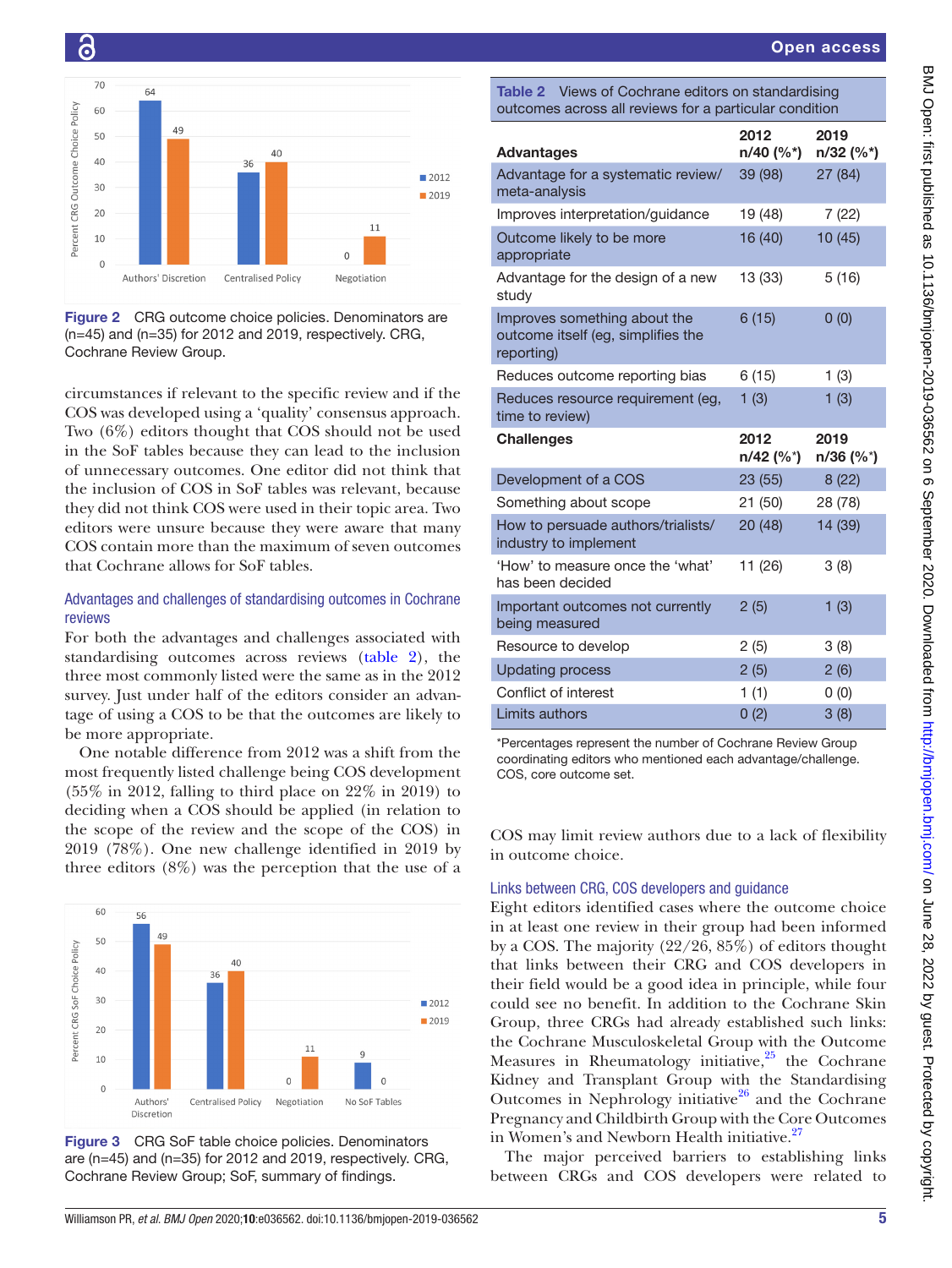lack of resources, mainly lack of time (mentioned nine times) and funding to coordinate (mentioned five times). Conflicts of interest, the potential for poor communication between members and lack of knowledge on how to manage such links were also quoted as potential barriers to implementation.

#### **CONCLUSIONS**

Our study has demonstrated that Cochrane systematic reviewers note widespread outcome inconsistency across studies. We found that almost all CRG editors think that COS should definitely or possibly be used in SoF tables, and that reviewers are beginning to use COS to inform their choice of outcomes.

We have documented an increased level of involvement of CRG editors in COS development studies since 2012. The COS-STAD (Core Outcome Set-Standards for Development) guidance identifies three stakeholder groups as the minimum for input into the development of a COS: patients or their representatives, healthcare professionals and those who will use the COS in research.<sup>17</sup> Consensus was not quite achieved that a fourth group, those who will use the research that should use the COS (eg, systematic reviewers, guideline developers, policy makers and regulatory agencies), should always be involved. COS-STAD participants may have wanted to avoid setting a minimum standard when there was limited experience of engaging with these particular stakeholder groups. If the involvement of Cochrane reviewers in COS development studies continues to increase, it would seem appropriate to review the standard in due course.

The majority of editors were in favour of cooperation between their CRG and COS developers in their field; however, the most frequently mentioned potential barriers, such as lack of time, resources and funding, will need to be addressed to achieve this. The affiliation of a COS development initiative to a CRG, as with CS-COUSIN in dermatology,<sup>[22 23](#page-6-10)</sup> could offer easier access to information about outcomes previously measured in trials, and to Cochrane's international network of consumers, healthcare professionals and researchers in the field. Additionally, close interaction between COS development and CRGs should support COS implementation. For the dermatology outcome research community, the formal affiliation of COS development groups to Cochrane is considered an important advantage. This strategy has led to the affiliation of 15 COS groups to CS-COUSIN since its initiation in 2015. $22^{223}$ 

Our study has some limitations. No formal protocol was developed for this study; however, the research team had agreed the methodological approach prior to commencing the study.

Second, we achieved a 73% response rate from CRG coordinating editors. While this rate is acceptable, it is conceivable that non-response bias may have arisen as a result of a lack of interest or awareness about COS among editors not responding. A third limitation may have

been our assumption that if a COS had been published 2 or more years before the publication of the systematic review, it would have been available to the reviewers to adopt. This may not have always been true. Previous studies have found that reviews generally, $^{28}$  and Cochrane reviews specifically,<sup>29</sup> take an average of less than 2 and 2.4 years to be completed, respectively. This suggests that our assumption regarding availability of the COS to the systematic reviewers may not be unreasonable.

Cochrane now recommends that reviewers should consider using COS where these exist.<sup>18</sup> Our study identifies some implications for practice when following this guidance. The COMET database of COS (available online at <http://www.comet-initiative.org/>) is free, searchable and covers a range of health fields. Using a given COS for a given systematic review involves, at the least, an assessment of the appropriateness of the topic, scope, stakeholder representation and currency of the COS. We recommend that, when a potentially appropriate COS exists for a given systematic review, the authors should either use it to inform their choice of outcomes or justify their reason for not using it. In addition, authors of Cochrane reviews, especially those that identify outcome inconsistency in included studies, should take the opportunity to move their respective fields forward by explicitly noting the need for COS, recommending COS development and participating in the COS development process.

Our study has some implications for research. The assessment presented here will act as a benchmark for subsequent evaluation of the implementation of the guidance in the Cochrane Handbook that is specific to using COS when choosing outcomes for Cochrane reviews. We note that 66% of the review topics, from 31 CRGs, did not have a relevant COS. Future research should include identification of priority areas for COS development.

The use of COS for a systematic review in turn may influence clinical trialists to use that same COS to ensure that their trials can contribute fully to subsequent reviews and meta-analyses. Given the continued problem of outcome inconsistency in studies documented in Cochrane reviews, and the fact that four CRGs have already established links to COS development groups, this topic could be a potential area for strategic development of Cochrane. Such greater uptake of COS across the healthcare research ecosystem could help improve research and thereby improves healthcare and health.

#### Author affiliations

<sup>1</sup>MRC North West Hub for Trials Methodology Research, University of Liverpool and member of Liverpool Health Partners, Liverpool, UK

2 DECIR Faculdade de Medicina, Universidade Federal de Uberlândia, Uberlândia, Brazil

<sup>3</sup>Northern Ireland Methodology Hub, Centre for Public Health, Queen's University Belfast, Belfast, UK

4 Centre for Biostatistics, Manchester Academic Health Science Centre, University of Manchester, Manchester, UK

5 Department of Ophthalmology, University of Colorado Denver, Denver, Colorado, USA

<sup>6</sup> Center for Evidence Synthesis in Health, Brown University School of Public Health, Providence, Rhode Island, USA